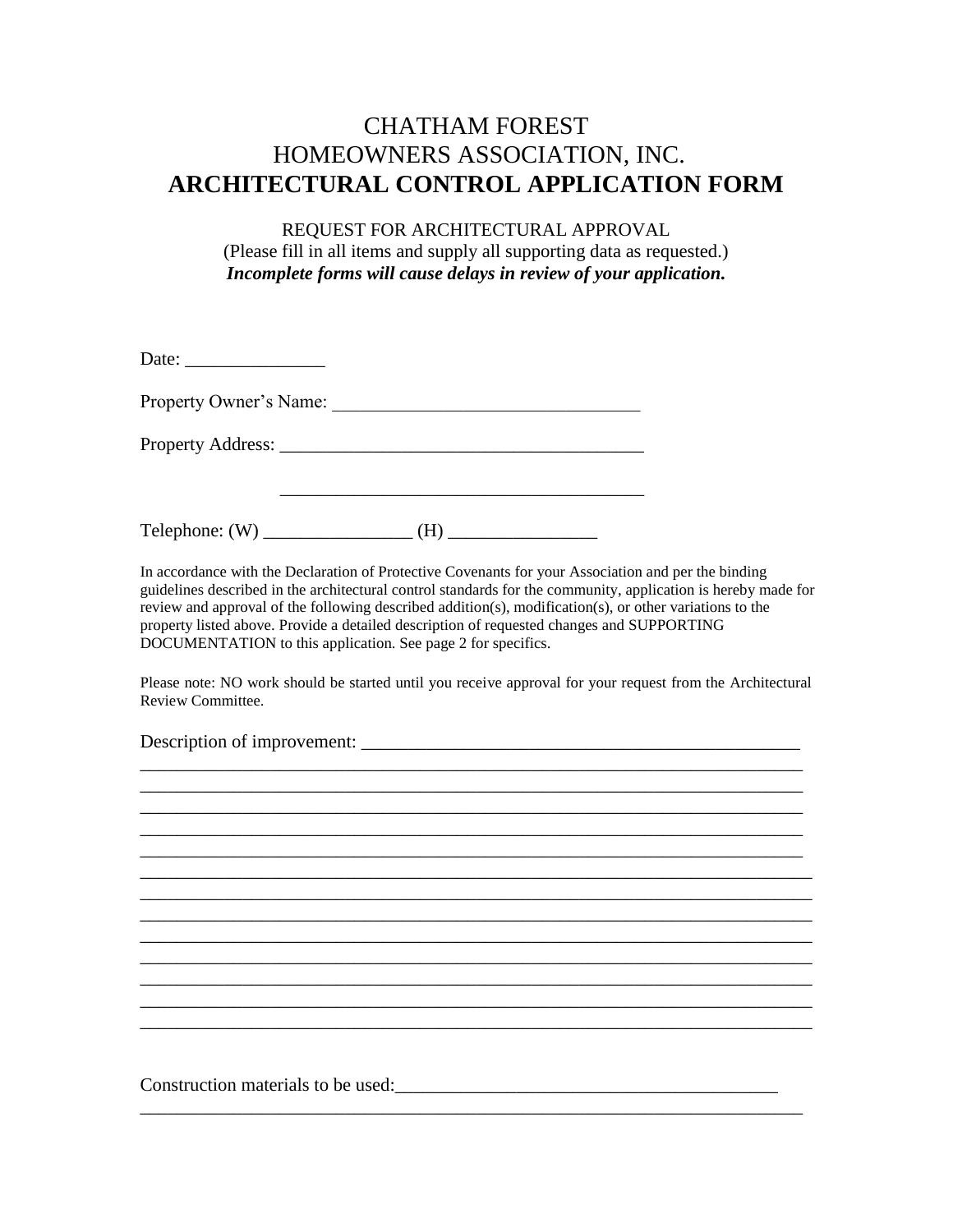Colors: Provide links if emailing application (preferred), attach samples, or list manufacturer color numbers. Please indicate which color will be used on which surface.

\_\_\_\_\_\_\_\_\_\_\_\_\_\_\_\_\_\_\_\_\_\_\_\_\_\_\_\_\_\_\_\_\_\_\_\_\_\_\_\_\_\_\_\_\_\_\_\_\_\_\_\_\_\_\_\_\_\_\_\_\_\_\_\_\_\_\_\_\_\_\_ \_\_\_\_\_\_\_\_\_\_\_\_\_\_\_\_\_\_\_\_\_\_\_\_\_\_\_\_\_\_\_\_\_\_\_\_\_\_\_\_\_\_\_\_\_\_\_\_\_\_\_\_\_\_\_\_\_\_\_\_\_\_\_\_\_\_\_\_\_\_\_

\_\_\_\_\_\_\_\_\_\_\_\_\_\_\_\_\_\_\_\_\_\_\_\_\_\_\_\_\_\_\_\_\_\_\_\_\_\_\_\_\_\_\_\_\_\_\_\_\_\_\_\_\_\_\_\_\_\_\_\_\_\_\_\_\_\_\_\_\_\_

\_\_\_\_\_\_\_\_\_\_\_\_\_\_\_\_\_\_\_\_\_\_\_\_\_\_\_\_\_\_\_\_\_\_\_\_\_\_\_\_\_\_\_\_\_\_\_\_\_\_\_\_\_\_\_\_\_\_\_\_\_\_\_\_\_\_\_\_\_\_\_

\_\_\_\_\_\_\_\_\_\_\_\_\_\_\_\_\_\_\_\_\_\_\_\_\_\_\_\_\_\_\_\_\_\_\_\_\_\_\_\_\_\_\_\_\_\_\_\_\_\_\_\_\_\_\_\_\_\_\_\_\_\_\_\_\_\_\_\_\_\_\_ \_\_\_\_\_\_\_\_\_\_\_\_\_\_\_\_\_\_\_\_\_\_\_\_\_\_\_\_\_\_\_\_\_\_\_\_\_\_\_\_\_\_\_\_\_\_\_\_\_\_\_\_\_\_\_\_\_\_\_\_\_\_\_\_\_\_\_\_\_\_\_ \_\_\_\_\_\_\_\_\_\_\_\_\_\_\_\_\_\_\_\_\_\_\_\_\_\_\_\_\_\_\_\_\_\_\_\_\_\_\_\_\_\_\_\_\_\_\_\_\_\_\_\_\_\_\_\_\_\_\_\_\_\_\_\_\_\_\_\_\_\_\_

Estimated Days to Complete\_\_\_\_\_\_\_\_\_\_\_\_\_\_\_

## *Note: NO work may begin prior to approval from Architectural Committee.*

Neighbor notification is a requirement of the application process. Neighbors that live directly beside, across the street, and/or behind your home must be notified of the proposed changes to the exterior of your home or lot if their sight lines are affected. Your application will not be considered until the signatures of affected neighbors appear below.

| NEIGHBOR SIGNATURE | <b>ADDRESS</b> | <b>DATE</b> |
|--------------------|----------------|-------------|
|                    |                |             |
|                    |                |             |
|                    |                |             |
|                    |                |             |
|                    |                |             |
|                    |                |             |

Guidelines for supporting documentation-

Comprehensive and detailed supporting documentation will shorten the time it takes for the board or committee to make a determination for your application. Applications that are not complete or those which do not supply the required information will not be considered until all is information is supplied by the owner. To ensure that your application is reviewed quickly and a timely decision is reached; please submit the following supporting documentation: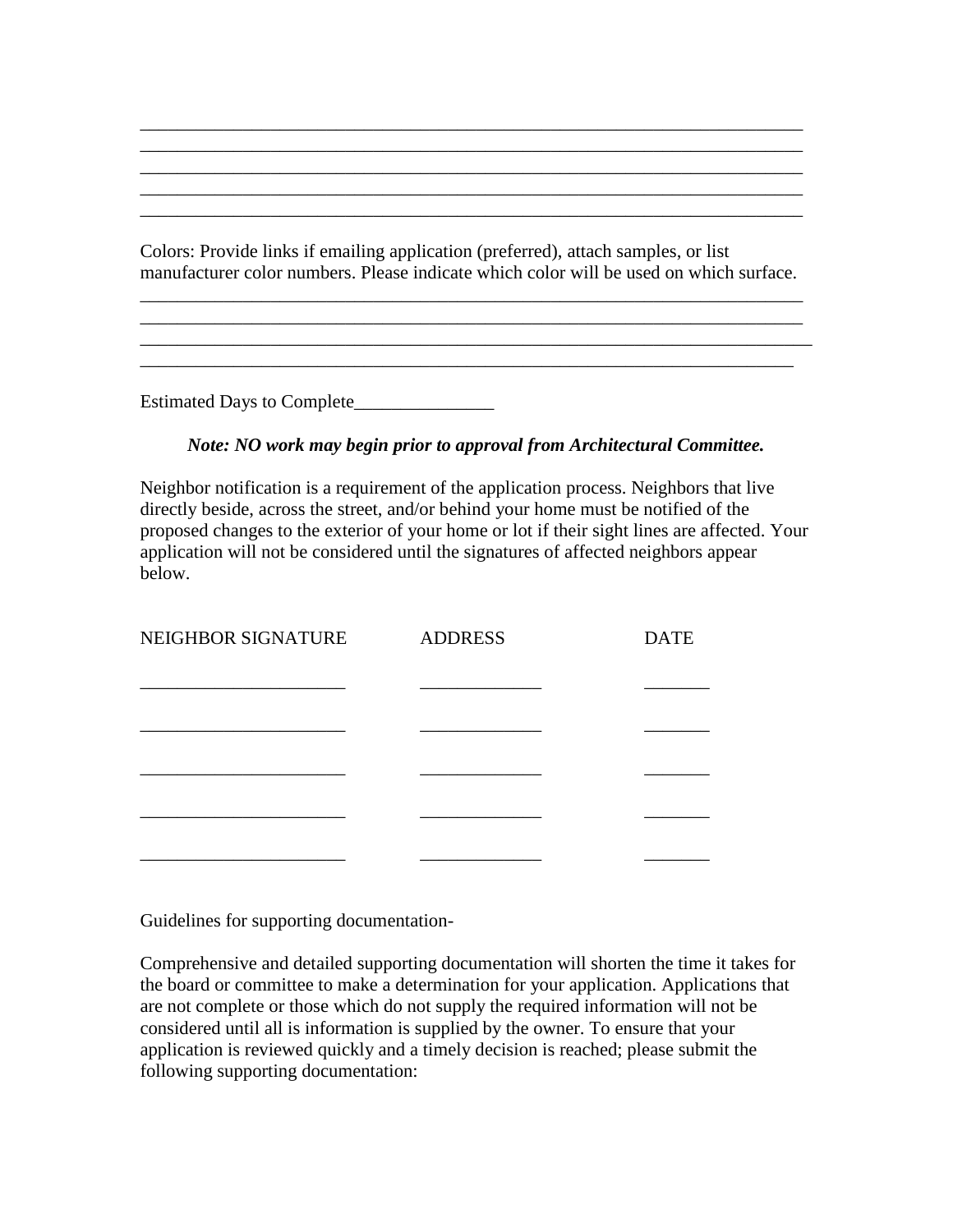**BUILDING/STRUCTURE PLANS** including detailed layout plan, floor plan, exterior elevations, materials list, roof design, and dimensions for any of the changes being made.

**LANDSCAPING PLANS** including detailed layout, plat plan, exterior elevations, and plant selections.

**MATERIALS LIST** including all types and brands of materials to be used for the entire project.

**OTHER:** pictures sent as an attachment or included with the application, engineered drawings if applicable, material list print outs, and samples (or links to same) are very helpful and make the process quicker. More details are always better.

In applying for the above architectural change, I agree to follow to the best of my ability the changes as described and meet any and all codes, permits or other requirements deemed necessary by county, state or other applicable authority. By signing below, I hereby certify that I have and/or will obtain all necessary permits prior to commencing any work as described herein.

| Owner's signature | Date                                                          |  |  |
|-------------------|---------------------------------------------------------------|--|--|
| Owner's signature | Date                                                          |  |  |
| Submit to:        | Sentry Management, Inc.                                       |  |  |
|                   | 3700 National Drive<br>Suite 203<br>Raleigh, NC 27612         |  |  |
|                   | Fax: (919) 790-5824<br>Or email: <i>jrowles@sentrymgt.com</i> |  |  |